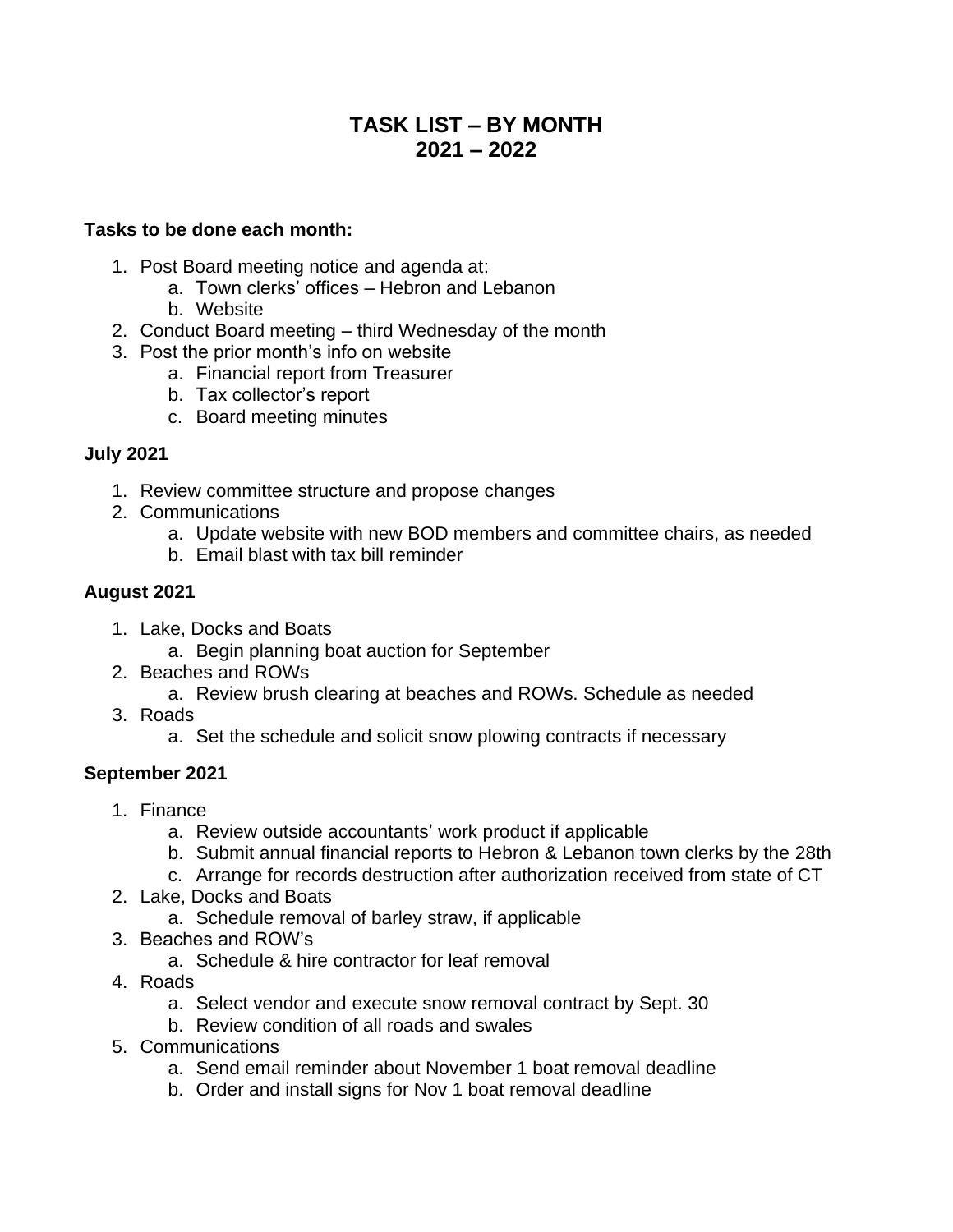c. Renew Zoom subscription

## **October 2021**

- 1. Lake Management
	- a. Review summer season water reports
- 2. Beaches and ROWs
	- a. Inspect and schedule plunge pool & other work if needed
	- b. Confirm portable toilet removal for November 1
- 3. Dam/duck pond
	- a. Remove weir boards and lower lake by \_\_\_\_ inches by Nov. 1
- 4. Docks and boating
	- a. Remove dock ramps by November 1
	- b. Hire contractor to remove abandoned boats 1<sup>st</sup> weekend in November
	- c. Inventory boats w/o stickers
- 5. Communications
	- a. Send final email reminder about Nov. 1 boat removal deadline

## **November 2021**

- 1. Lake Health
	- a. Inspect /clean discharge pipe at L33
- 2. Docks and Boating
	- a. Plan boat auction for spring
- 3. Beaches and ROWs
	- a. ROW waterfront leaf raking
- 4. Lebanon Roads
	- a. Fall culvert cleaning
- 5. Communications
	- a. Set next calendar year meeting dates and confirm clubhouse availability. (check November and December dates to avoid holidays)
	- b. Remove outdated and unwanted material from bulletin boards at Main & Lollipop
	- c. Email blast snow removal and parking reminders

## **December 2021**

- 1. Finance
	- a. Property tax bills due January 1
	- b. Review vendor list in advance of sending out 1099 forms in January
- 2. Communications
	- a. Post next year meeting dates on website
	- b. Post tax bill reminder on website
	- c. Email blast with tax bill reminder (2x)

## **January 2022**

- 1. Review goals and objectives for next fiscal year
- 2. Finance
	- a. Send out 1099 forms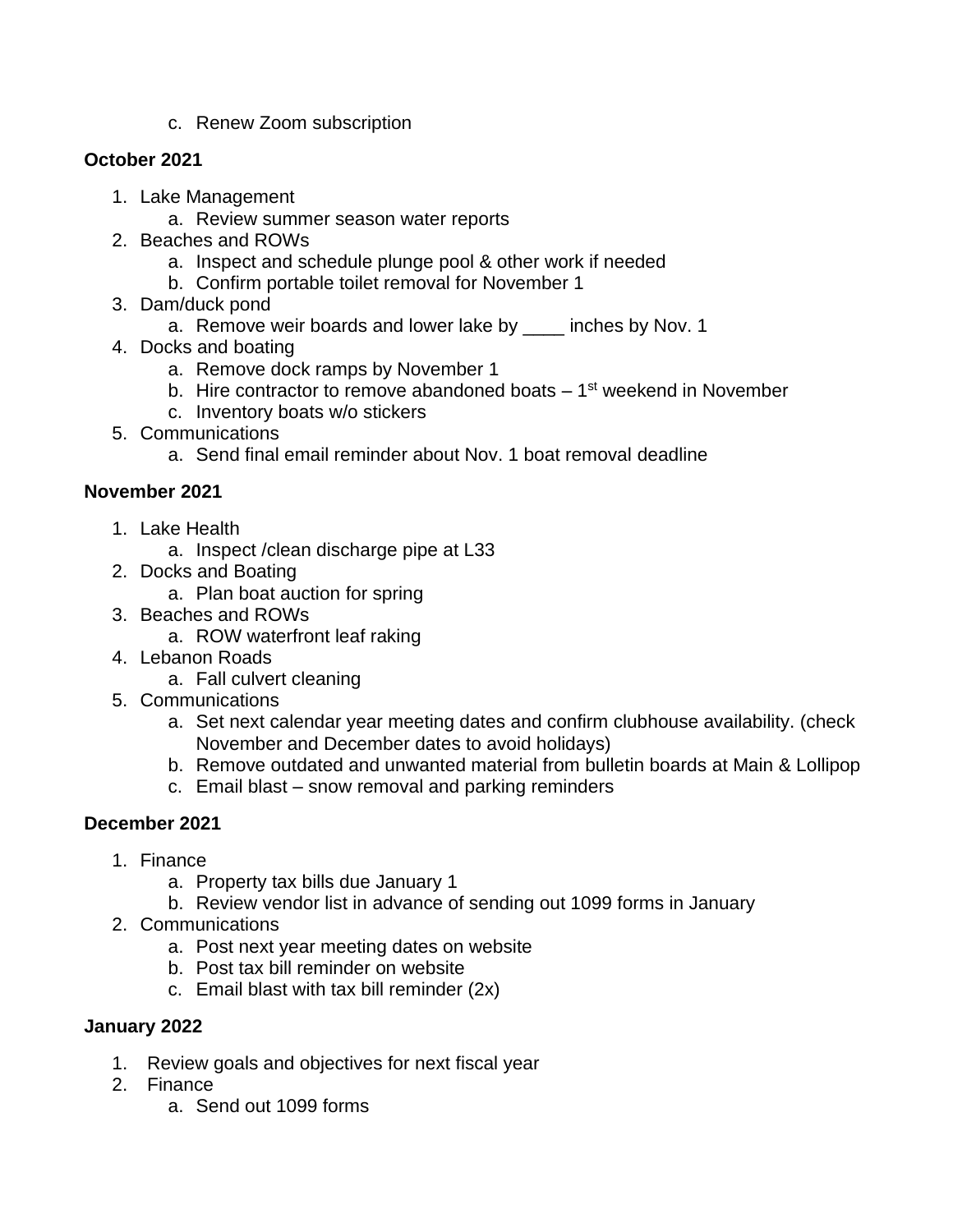## **February 2022**

- 1. All Committee chairs  $-$  submit budgets to Finance by the 28<sup>th</sup>
- 2. Discuss procedures/parameters for preparing budgets
- 3. Finance review status of hardware and software propose changes, if needed
- 4. Beaches and ROWs
	- a. Grass cutting contract
	- b. Discuss bench/boat rack/dock issues
- 5. Security
	- a. Review security, gate closing issues
- 6. Communications
	- a. Discuss content and solicit ideas for annual newsletter
	- b. Review website for overall presentation and discuss changes

#### **March 2022**

- 1. Finance Discuss 1st draft of next FY budget
- 2. Lake Management
	- a. Decide if fish restocking
	- b. Order and approve barley straw. Execute barley straw plan by April 1.
	- c. Discuss water testing schedule and decide on collectors and testers
	- d. Weir boards put back in place by March 15
- 3. Duck pond/dam
	- a. Review maintenance plan
- 4. Docks and boating
	- a. Discuss dock rental fees
	- b. Hire dock coordinator and plan lottery for April
	- c. Confirm boat inspectors
	- d. Schedule dock installation for 1st Saturday in April
- 5. Beaches and ROW's
	- a. Review maintenance plan & schedule spring cleanup
	- b. Discuss proposals received and select grass cutting vendor
	- c. Review plunge pool maintenance
	- d. Discuss boat racks and benches condition, number, placement
	- e. Hire contractor for portable toilets for April 1 installation
	- f. Shed maintenance, if necessary
- 6. Security
	- a. Discuss process and order lake passes
	- b. Hiring for beach pass checkers and set schedule
	- c. Hire gate opener/closer
- 7. Roads
	- a. Evaluate roads and propose repairs, if needed
	- b. Propose road budget for next fiscal year
- 8. Communications
	- a. Send out email blast regarding fertilizer
	- b. Send out reminder about dog/smoking restrictions on ALD property
	- c. Review signage for repairs or replacement